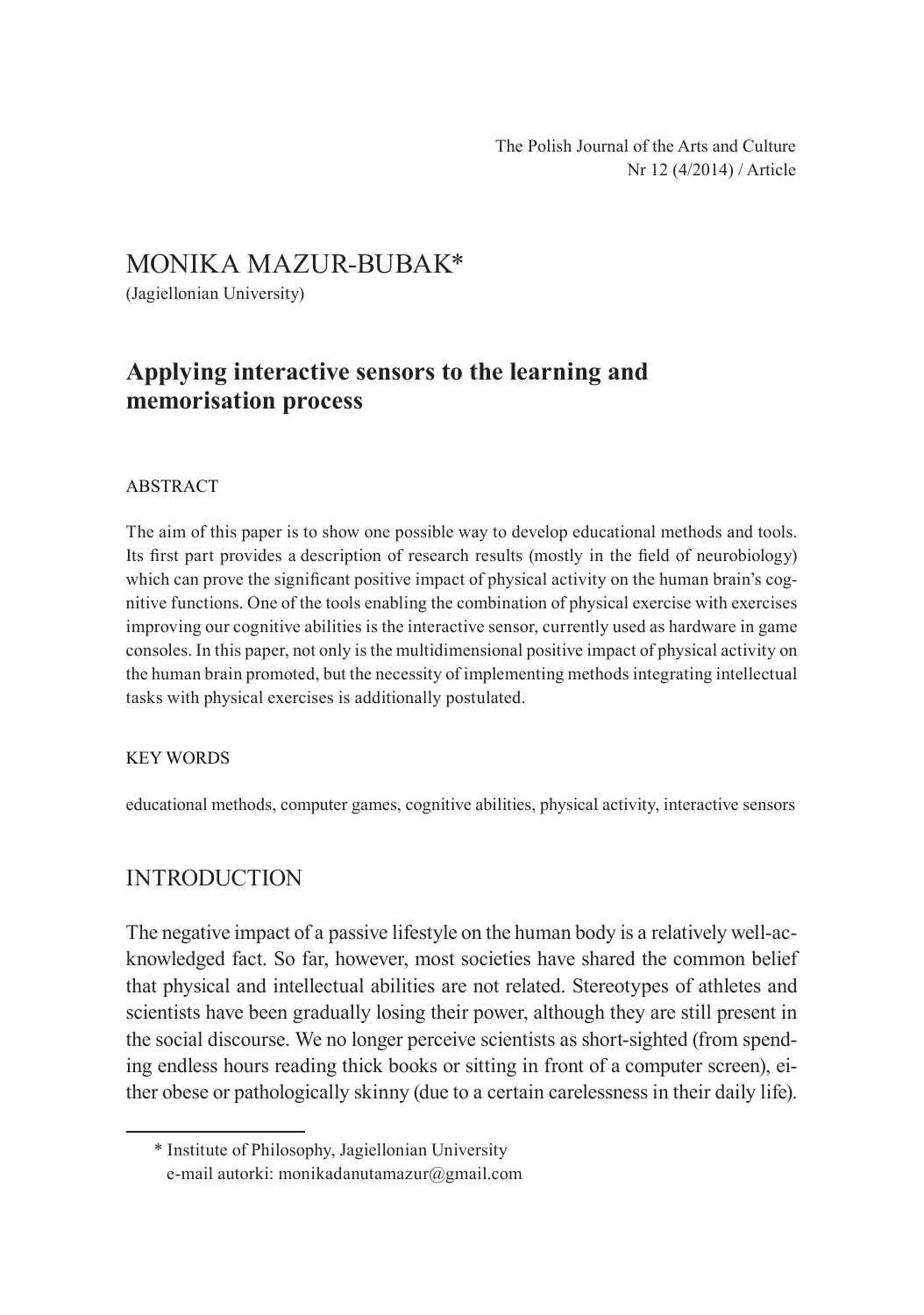Athletes are no longer seen only in the context of their professional achievements, but are more and more frequently appreciated for their intellect and education.

Another aspect of the modern world is the presence of technology on an unprecedented scale in people's everyday lives. Technology is becoming a ubiquitous instrument, used both at work and at play. Popular culture has absorbed, for example, technologies enabling communication among people all over the world. As a result, a number of existing standards, rules and habits are being transformed. The model of the community is also changing, for the life of an individual is influenced not only by the community he or she physically lives in, but also by people, groups or even whole cultures from thousands of kilometres away. This new mode of communication, along with a new way of human 'being in the world', is generating numerous health and development problems, both intellectual and physical.

Some of the problems emerge from excessive exposure to stimuli, which endangers every inhabitant of a big city. People are constantly bombarded with information coming from a variety of sources. They need more and more time and energy to process it. As a result, the number of people suffering from diseases of civilisation (e.g. obesity, which in fact can be fatal) is rising. Most inhabitants of developed countries are familiar with these facts; nevertheless, the problem seems to be continually proliferating.

These tendencies deeply reflect other processes related to the individual's intellectual development. Both learning and memorisation seem to partake of a different nature than they did only a few years ago.

Therefore, a revision of the educational system is becoming necessary, because the continued inadequacy of didactic methods will result in lower and lower levels of work efficiency. Moreover, the current state of knowledge regarding cognitive sciences, such as psychology, neurobiology, pedagogy or sociology, calls for the application of a whole range of effective solutions, such as mnemotechnics or mindmapping.

The aim of this paper is to prove that incorporating a tool such as an interactive sensor, commonly used in the hardware of game consoles, into the educational process is one of the best strategies for improving learning efficiency. Furthermore, the paper's main assumption is the acknowledgement of the multidimensional, positive impact of physical activity on the improvement of human intellectual abilities.

The first part of this paper introduces research assumptions regarding neuroplasticity, the incredible ability of the human brain to constantly reconfigure its neural structures. The next part shows research results confirming the positive impact of physical activity on this ability. Subsequently, various programmes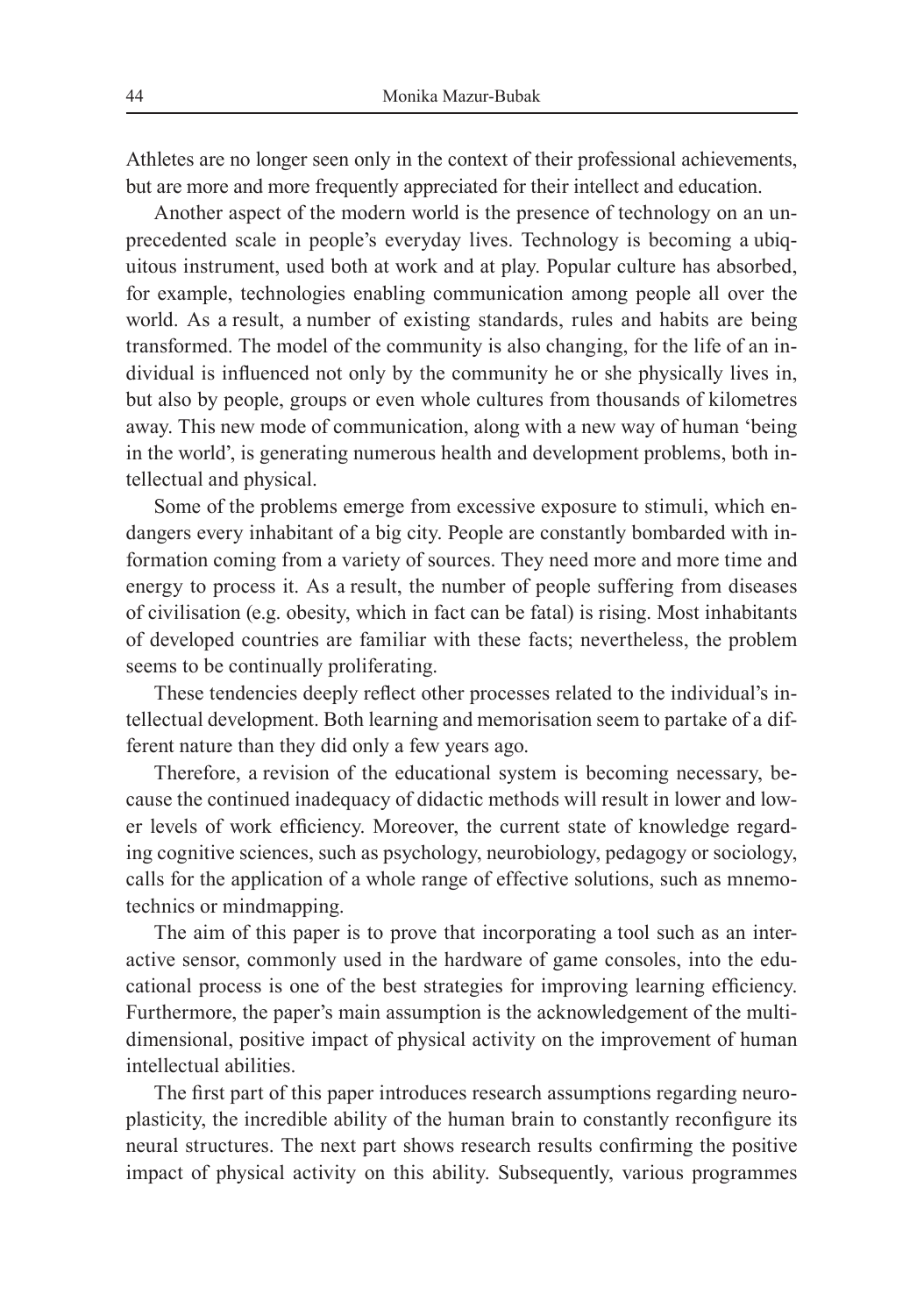aimed at the integration of the psychic and physical levels in the process of education are presented. The final part presents the advantages of the appropriate application of interactive sensors, currently being used mainly in interactive games (such as Microsoft Kinect, Nintendo Wii, etc.) to the educational process. Eventually, the effectiveness of the presented method will be demonstrated on the basis of related research results.

## 'There are no inactive areas in the brain'1

This was the conclusion arrived at by a research team from the University of California in San Diego. The husband-wife team of V. S. Ramachandran and D. Rogers--Ramachandran, in collaboration with S. Cobb,<sup>2</sup> focussed their analysis on changes in the brain caused by the amputation of a limb. Examining the impact amputation has on the brain area responsible for the movement of the limb, they came to amazing conclusions, proving that not only the area related to the movement of the amputated limb became less active, but also that the adjoining brain areas demonstrated higher levels of activity. As K. Rymarczyk summarises: 'In other words, the area correlated to the amputated arm has been absorbed by the surrounding areas [...] With no external stimulation, the disused areas are incorporated by the areas closest to them'.3 These findings indicate that the brain is an organ undergoing constant transformation. This incredible ability is called 'brain plasticity'. As Rymarczyk writes, 'this term originates from the Greek word *plas‑ tikós*, meaning *creating.* This concept reflects the ability of neurons to transform themselves permanently during the learning processes. It means that the synaptic connections between the neurons are being reconfigured at that time.'4

This term appeared for the first time in 1948 in Jerzy Konorski's sensational paper, 'Conditioned reflexes and neuron organisation', in which he refuted the common belief of that time, namely, that an adult human's brain structures do not undergo important transformations. His publication caused a stir. As Rymarczyk states:

For over 100 years it was thought the brain of an adult human being had no ability to recover and that it remained unchanged. Naturally, it was assumed that adults still pos-

<sup>1</sup> K. Rymarczyk, *Plastyczność mózgu* [in:] *Neurobiologiczne podstawy integracji senso‑ rycznej – ujęcie interdyscyplinarne*, ed. M. Wiśniewska, Kraków 2010, p. 63.

<sup>&</sup>lt;sup>2</sup> V.S. Ramachandran, *Touching the phantom*, "Nature" 1995, No. 77, pp. 489–490.

<sup>3</sup> K. Rymarczyk, op. cit., p. 63.

<sup>4</sup> Ibidem, p. 59.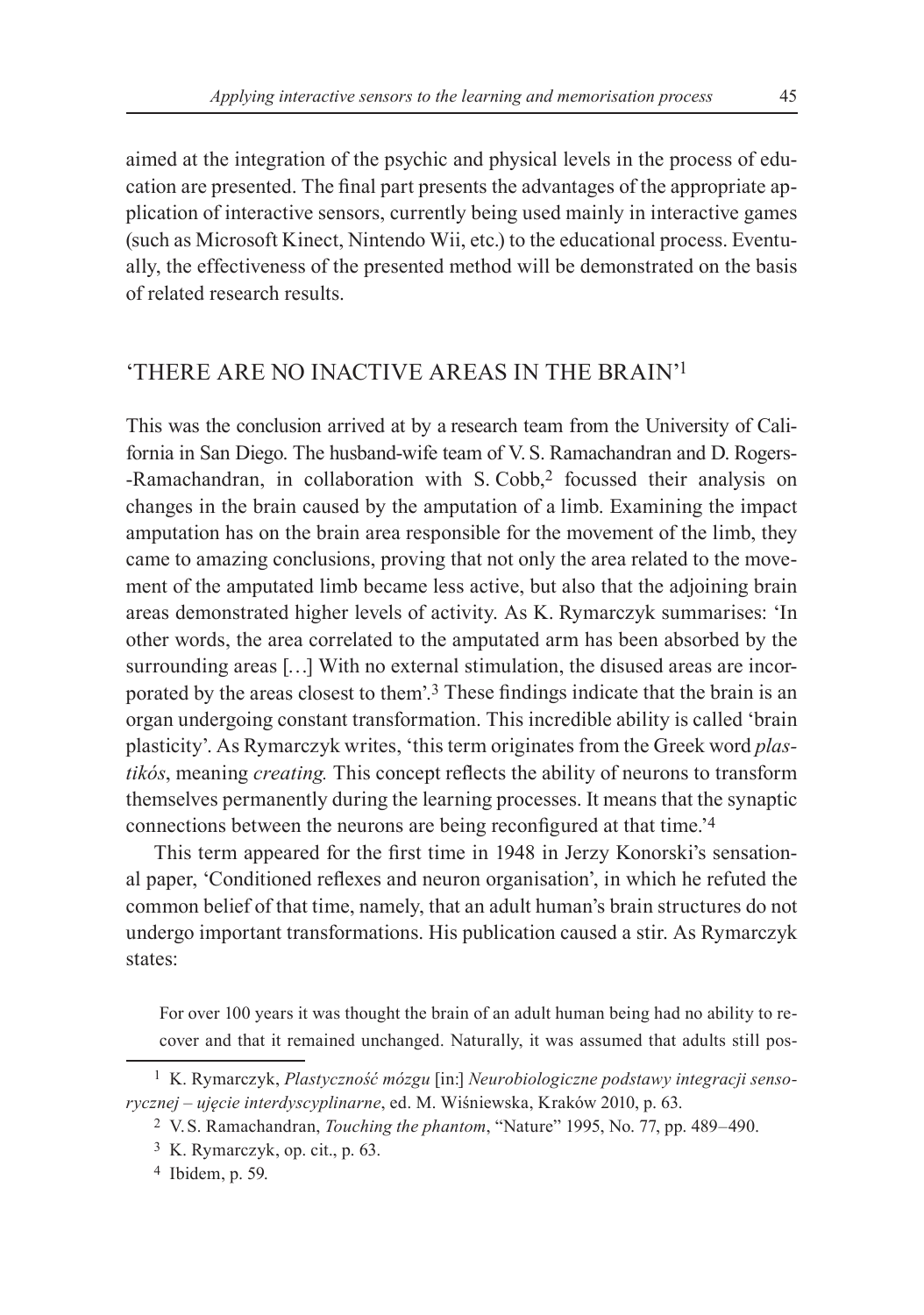sessed the ability to learn and adapt to changing external conditions. It was thought, however, that the learning process consisted mainly in changing synaptic weights inside the brain's neural network, whereas once created, cortex maps never changed.5

Konarski has described this term the following way: 'Another feature, which, in certain sets of neurons, helps create permanent functional transformations as a result of certain stimuli or their combination, shall be called *plasticity,* and the corresponding changes *plastic changes*'.6

The site where plasticity reveals itself is the synapse, as the area that modifies the mode of communication with other synapses by changing the course of neuronal impulses.

The plasticity of the brain is the ability of synapses and neural circuits to change as a result of being active. It is a feature the continuity of our psychic life depends on […] Active nerve cells create 3 billion connections per second. An active nerve cell can have from 2 to 20,000 dendrites receiving and storing information. Each neuron can also transmit information via the axon, i.e. nerve fibre […] The speed of such transmission can reach 100 metres per second.7

Therefore, the synapse enables correct functioning of the brain, and a decrease in its level of activity is symptomatic of numerous serious diseases attacking the human nervous system, such as dementia or Alzheimer's disease.

As neurobiologists indicate, a certain degree of brain plasticity is necessary for every healthy human being, which means, essentially, constant transformation and reconfiguration of the network of synaptic connections.

As such, plasticity represents an intrinsic property of the nervous system retained throughout life that enables the modification of function and structure in response to environmental demands via the strengthening, weakening, pruning, or adding of synaptic connections and by promoting neurogenesis. This means that the brain does not remain

<sup>5</sup> Ibidem, p. 61.

<sup>6</sup> J. Konorski, *Organisation of conditioned reflexes*, after M. Kossut, *Synapsy i plastycz‑ ność mózgu*, [online], http://fundacjarozwojunauki.pl/res/Tom1/Nauka%20swiatowa%20 i%20polska[1].Rozdzial%2009.pdf [13.09.2014].

<sup>7</sup> H. Nawrocka, *Plastyczność mózgu a kinezjologia edukacyjna*, [online], http://nawrocka.com.pl/files/kinezjologia.pdf [15.05.2014].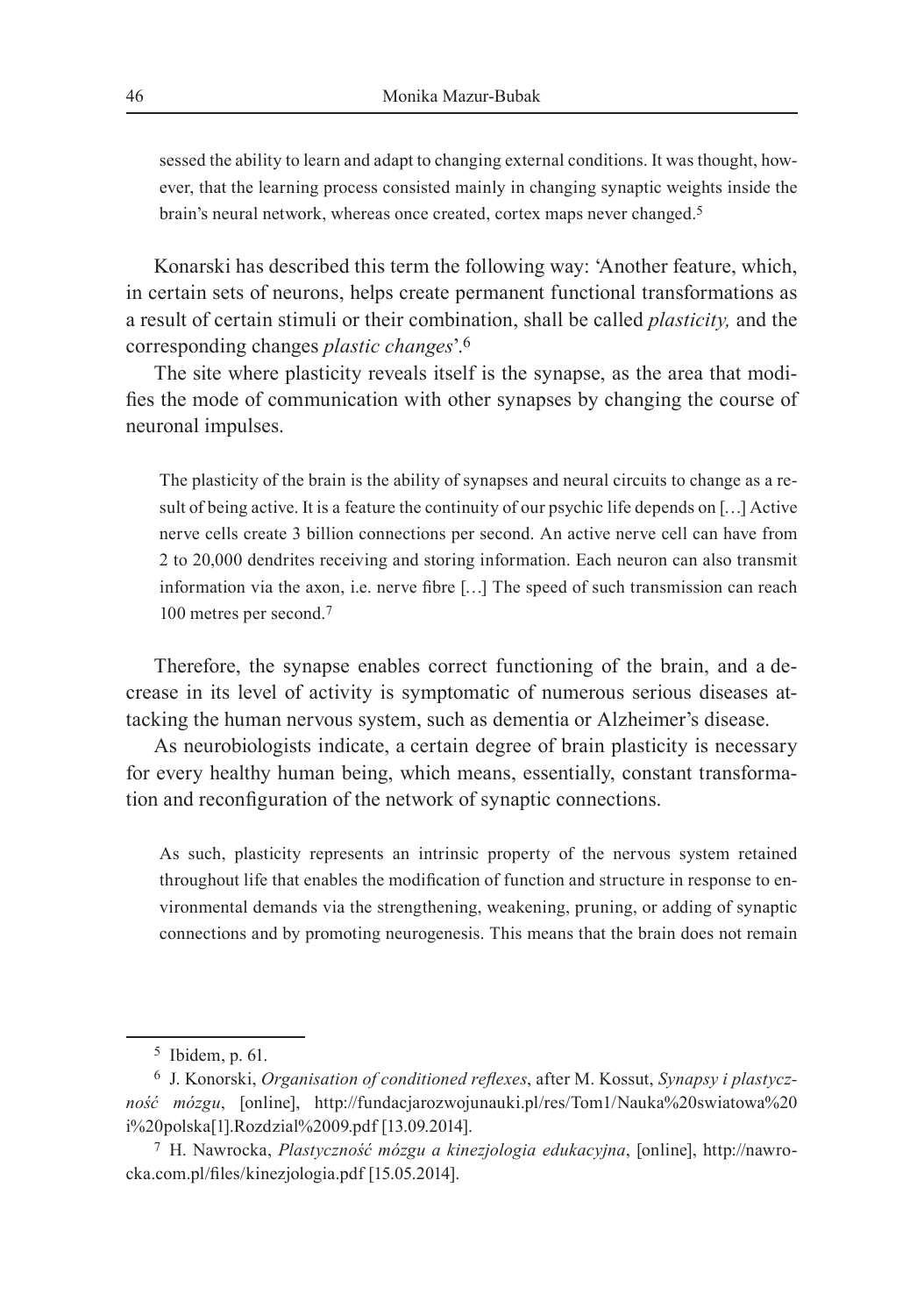static but, instead, continues to change as the obligatory consequence of each sensory input, motor act, association, reward signal, action plan, and awareness.<sup>8</sup>

Thus the brain remains constantly active, even in sleep, when other bodily functions slow down.

Therefore, the question should be asked: what does adequate plasticity actually mean? As neurobiologists claim: a sufficient level of brain plasticity has a significant impact on adapting brain structures and functions to changing needs, while an insufficient level makes the synaptic connections less stable. This may endanger the performance of basic cognitive and behavioural processes. With regard to the constant need to adapt behaviour and knowledge to new methods of action and thinking, another question arises: are we capable of consciously improving the thinking process on our own? Can we, despite the limitations imposed by the biochemical construction of our bodies, raise our intellectual abilities to a higher level?

### Physical fitness and intellectual abilities

*'Iron rusts from disuse, stagnant water loses its purity, and in cold weather becomes frozen; even so does inaction sap the vigours of the mind'*. 9

Certainly we are able to improve our intellectual abilities; this is what we actually do in the learning process. The question posed in the previous chapter can be transformed into the question of whether, knowing the biochemical structures behind the functioning of the human organism, we can consciously use their potential to raise our level of intellectual ability.

The response to the assumption of varying intensity of intellectual capacity from person to person has been given in the form of numerous methods of

<sup>8</sup> A. Pascual-Leone, *Characterizing Brain Cortical Plasticity and Network Dynamics Ac‑ ross the Age‑Span in Health and Disease with TMS‑EEG and TMS‑fMR, Special Issue: Brain Imaging across the Lifespan*, [online], Springer 2011, p. 302: http://www.tmslab.org/publications/386.pdf [10.06.2013].

<sup>9</sup> L. da Vinci, *The Notebooks of Leonardo da Vinci*, [online], http://books.google.pl/bo oks?id=a8nMAwAAQBAJ&pg=PT219&dq=The+Notebooks+of+Leonardo+da+Vinci,+Jea n+Paul+Richter&hl=pl&sa=X&ei=bg5zVKyBA4PMygOhrILICA&ved=0CCkQ6AEwAQ# v=onepage&q=The%20Notebooks%20of%20Leonardo%20da%20Vinci%2C%20Jean%20 Paul%20Richter&f=false [10.06.2013].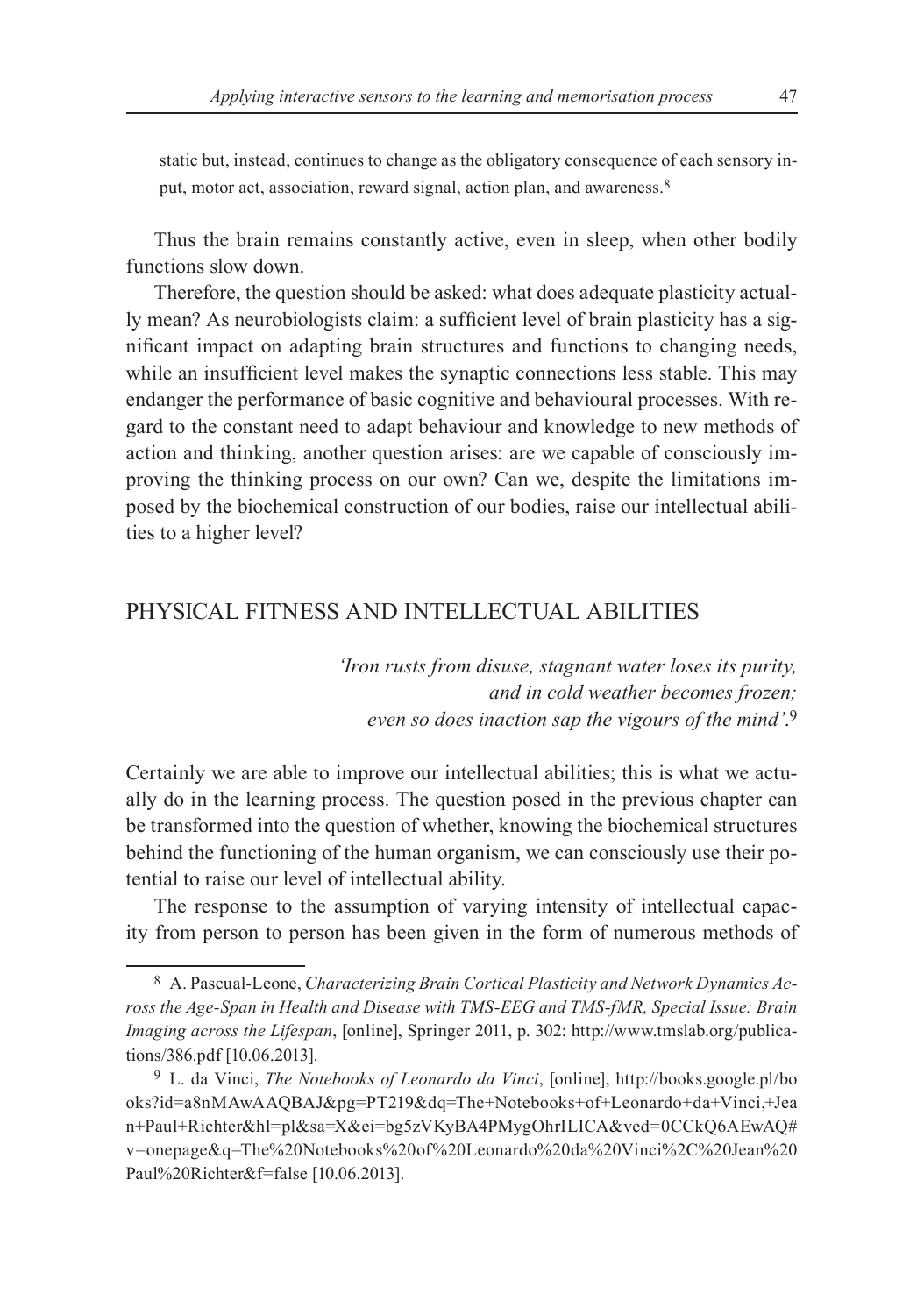classifying our abilities: from disciplines which provide typically intellectual pleasure such as Sudoku or chess to IQ tests, which supposedly enable reliable evaluation.

As has already been mentioned, previous findings on the effects of physical exercise on mental performance were downplayed or rejected outright.10 If, however, the focus was shifted to the impact of physical activity on the intellectual state of a human being, reference was made to the effects of short duration.

If one looks at the available knowledge, it is easy to determine the short-term positive effects of exercise on the work of the entire human body. The obvious advantages associated with sport include, among other things, greater oxygenation of the body (especially the brain and heart) and an increase in the production of chemicals enhancing the immune system and well‑being, such as endorphins. At the same time, following physical exercise, the body's resistance to stress increases. This is because bodies accustomed to exercise, after experiencing a relatively high level of stress, release a substance called cortisol, which speeds up the process of destruction of healthy cells in the hippocampus. And, importantly, in the context of this knowledge 'it has also been shown in animal experiments that long-term hypercortisolism associated with the persistence of stress leads to a decrease in the density and sensitivity of 5-HT1 receptors along with contraction of CA3 pyramidal neuron peak dendrites in the hippocampus' [28, 29].

In neuroimaging research using human subjects, a significant reduction in the volume of the hippocampus was demonstrated in cases of depression [30, 31], along with the reduction of glucose metabolism in the brain and neuronal mass loss in the limbic system. [32, 33]<sup>11</sup> These studies prove that the hormones secreted in a stressful situation have, in the long run, a damaging effect on the human body, most importantly on brain structures themselves.

Exercise also exerts a long-term positive impact on the brain, including, among other aspects, strengthening of the plasticity of neuronal cells and the growth of the area of the brain called the hippocampus. As the author of *Short lectures on neuro‑ biology* writes: 'The hippocampus is the old cortex (Lat. Archaecortex), in which only three layers of neurons can be distinguished. […] The hippocampus, in turn, participates in certain types of learning'.12 This part of the brain is also involved in

<sup>&</sup>lt;sup>10</sup> The best example may be the concept of educational kinesiology, which raised a wave of criticism, cf. P. Dennison, *Kinezjologia edukacyjna dla dzieci: podstawowy podręcznik ki‑ nezjologii edukacyjnej dla rodziców i nauczycieli*, Międzynarodowy Instytut Neurokinezjologii, Warszawa 2003.

<sup>11</sup> M. Załuska*, Dehydroepiandrosteron (DHEA) in the mechanisms of stress and depres‑ sion*, "Psychiatria Polska" 2009, Vol. XLIII, No 3, p. 266.

<sup>12</sup> A. Longstaff, *Krótkie wykłady. Neurobiologia*, Warszawa 2002, p. 109.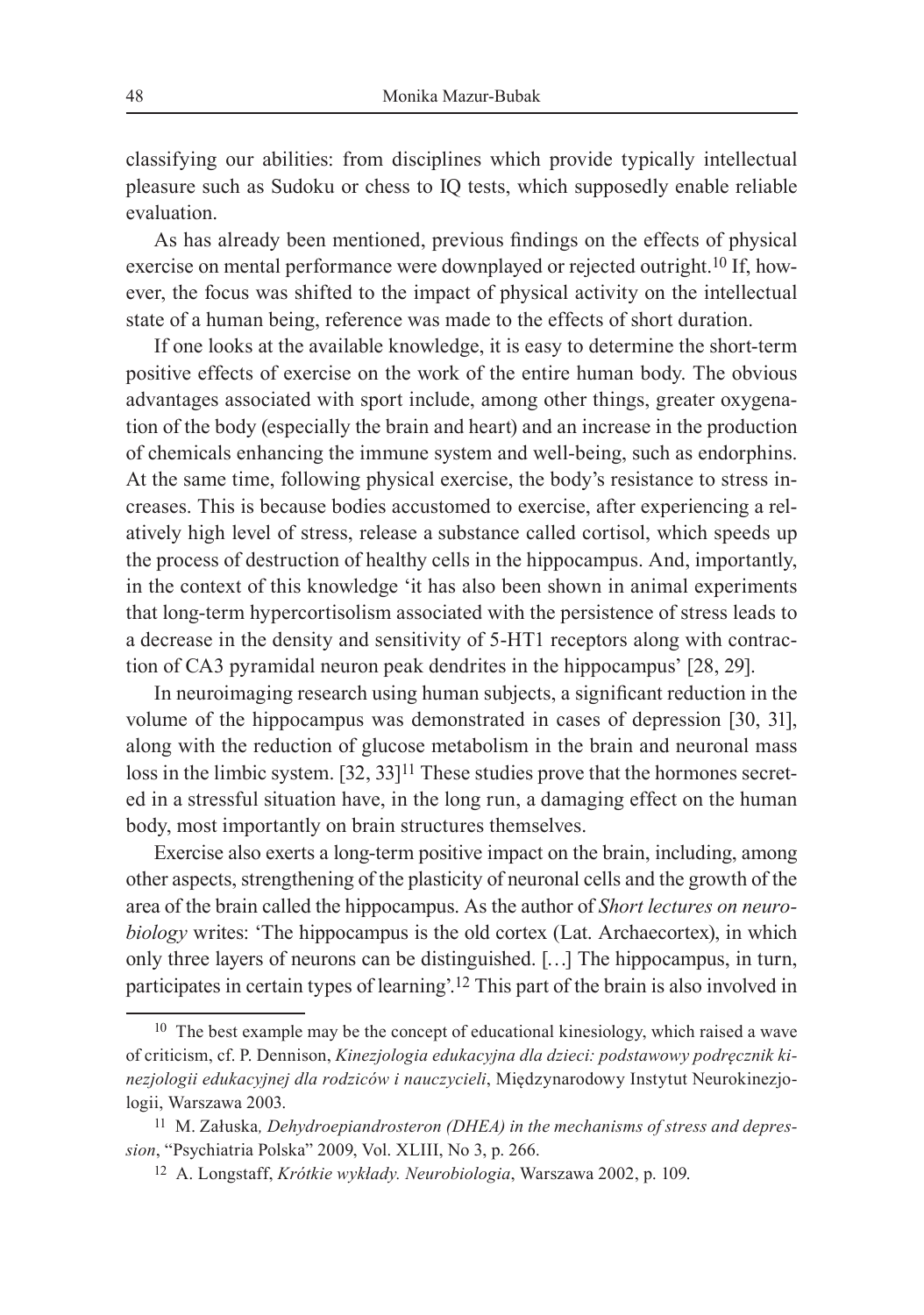the transmission of content from so-called short-term to long-term memory. Studies of the hippocampus indicate that reorganisation of the brain resulting from plasticity may lead to changes at the level of the structure of the brain. Such changes were observed by E. Maguire, H. Spiers and K. Woollet. '[They] showed that in London the hippocampus (the brain structure responsible for spatial memory) of a taxi driver is larger than that of the average Londoner'.<sup>13</sup> It follows that it is possible to substantially rearrange human brain structures so that specific intellectual  $capacity - in this case, spatial memory - will be reinforced.$ 

But can such changes be the consequence of performing physical exercise?

An example confirming the positive effect of physical exercise on intellectual functions is an experiment called the Water Maze Trap.14 In its different variants, it was determined that moderate but regular exercise helps to improve memory function and facilitates learning. This is to say that movement has a positive effect precisely in the area of the hippocampus. This process is connected with increased activity of the protein BDNF (brain-derived neurotrophic factor), which is responsible for the life expectancy and activity of a nerve cell. The study consisted of forcing a group of rats into increased physical activity, while a control group performed less exercise. As a result, the group that exercised longer was able to solve tasks related to spatial memory more quickly. The experiment proves that physical exercise influences the volume of the hippocampus and enhances spatial memory.

The whole series of studies suggests that appropriately targeted sets of physical exercises develop not only general physical abilities, but also facilitate the adaptation of mental capacity to the requirements of contemporary life. However, the biggest challenge seems to be to encourage an overwhelmed man to exercise at all.

## Projects integrating psycho‑physical stimulation in teaching

The question, therefore, arises: how to take advantage of the trend towards a healthy lifestyle for educational purposes? To answer this question, it is worth starting with an appropriate definition of the learning process. One of the better definitions for this type of research was proposed by C. Plewka i M. Taraszkiewicz: 'learning is a result of experience, performance, or cognition that could take

<sup>13</sup> K. Rymarczyk, op. cit., p. 63.

<sup>14</sup> E.K. Morris, *Comments on Cognitive Science in the Experimental Analysis of Behav‑ iour*, "The Behaviour Analyst", 1982 No 2 (Fall), pp. 109–25, [online], http://www.ncbi.nlm. nih.gov/pmc/articles/PMC2742049/pdf/behavan00071–0005.pdf [12.06.2013].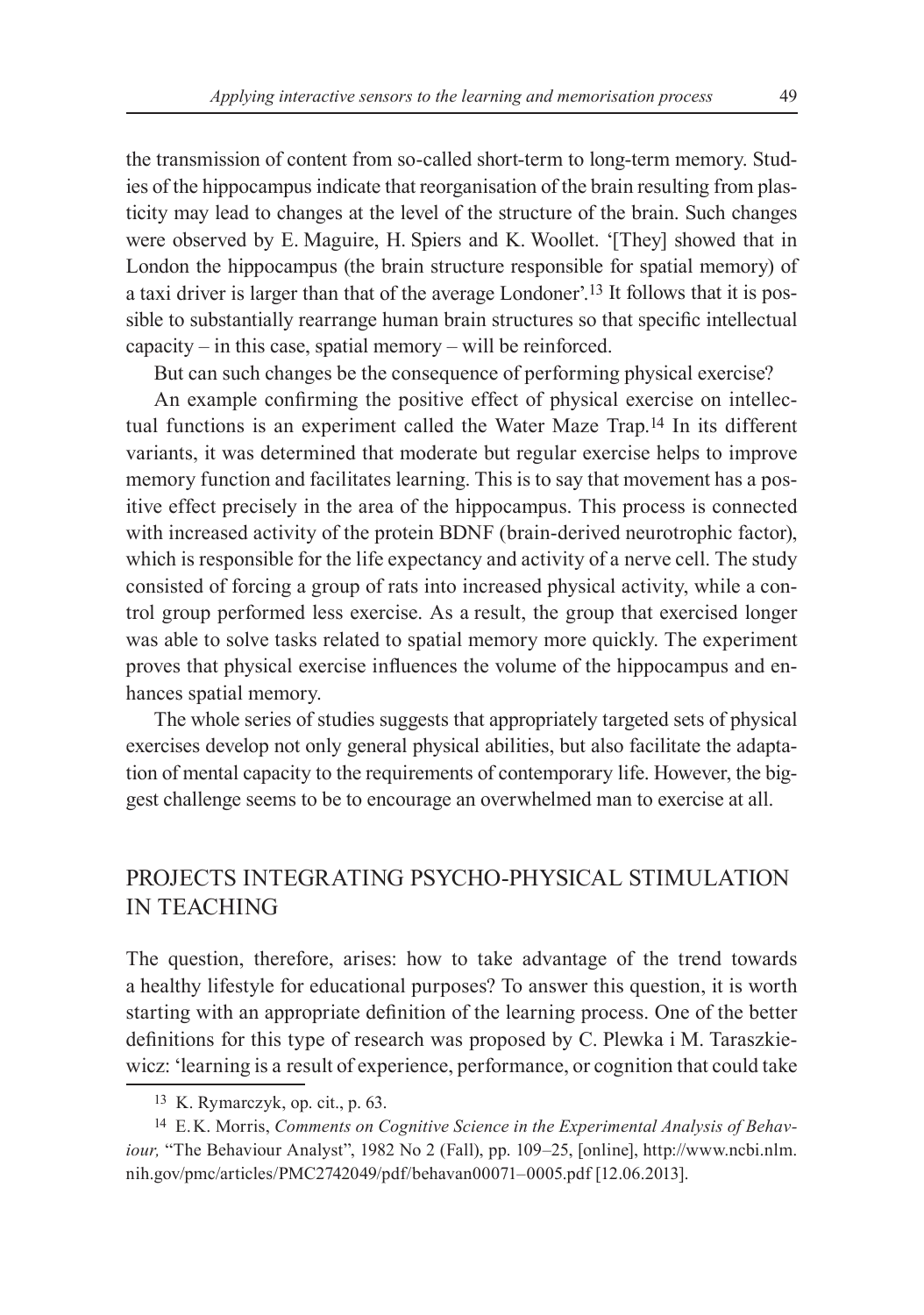place only through other activities, such as reading, speaking, writing, counting, listening, thinking, experiencing, performing, etc., provided these activities lead to some change or a change is happening as a result of these activities'.15 This definition, first of all, addresses applicable methods of teaching. From this definition alone, it can be deduced that teaching cannot be reduced solely to the forms of lecture and display. As a result of the awareness that mere transmission of content is of limited effectiveness, a number of modern teaching methods have emerged, e.g. problem, exposing, software or practical methods.16

An extraordinary example of the application of modern methods of teaching can be observed in so-called 'serious games'. These have purposes other than entertainment, for they enable the player to acquire specific knowledge and skills. They have virtually unlimited applications: 'In addition to obvious advantages, such as enabling learners to experience situations impossible in the real world for reasons of safety, cost, time, etc. (Corti, 2006; Squire & Jenkins, 2003), serious games, it is argued, can have positive impacts on the players' development of a number of different skills'.17 Serious games very cleverly use their similarity to entertainment-related activities in the learning process. The areas in which such games can be utilised seem to expand constantly:

Serious games can be applied to a broad spectrum of areas, but, as with almost anything, they can be categorised in a number of different ways. Some categorise serious games into pedagogical, idealistic, politic, or societal games (nyteknik.se, spel.bth.se). Other examples are education, healthcare, national security, corporate management, and more (www.coventry.ac.uk), or education, health, public policy, science, government, and corporate training (usatoday.com).18

Currently serious games of this type are being developed at Polish universities.19 They are designed to support a particular profession, for example, a laparoscopy game for surgeons to be used with Nintendo Wii. Examples of this kind of game are diverse. One of them is Heartville, a Dutch prototype in which points are awarded,

18 Ibidem, p. 10.

<sup>15</sup> C. Plewka, M. Taraszkiewicz, *Uczymy się uczyć*, Szczecin 2010, p. 20.

<sup>16</sup> W. Okoń, *Wprowadzenie do dydaktyki ogólnej*, Warszawa 1987.

<sup>17</sup> T. Susi, M. Johannesson, *Serious Game – An Overview Protocol*, Technical Report HS-IKI-TR-07-001, School of Humanities and Informatics, University of Skövde, Sweden, [online], http://his.diva portal.org/smash/get/diva2:2416/FULLTEXT01.pdf [12.06.2013].

<sup>19</sup> *Gry poważne*, Wydział Fizyki, Astronomii i Informatyki Stosowanej Uniwersytetu Jagiellońskiego, Europejska Akademia Gier, [online], http://www.fais.uj.edu.pl/wydzial/video-fotoreportaze/-/journal\_content/56\_INSTANCE\_Df4E/41628/9423739 [12.06.2013].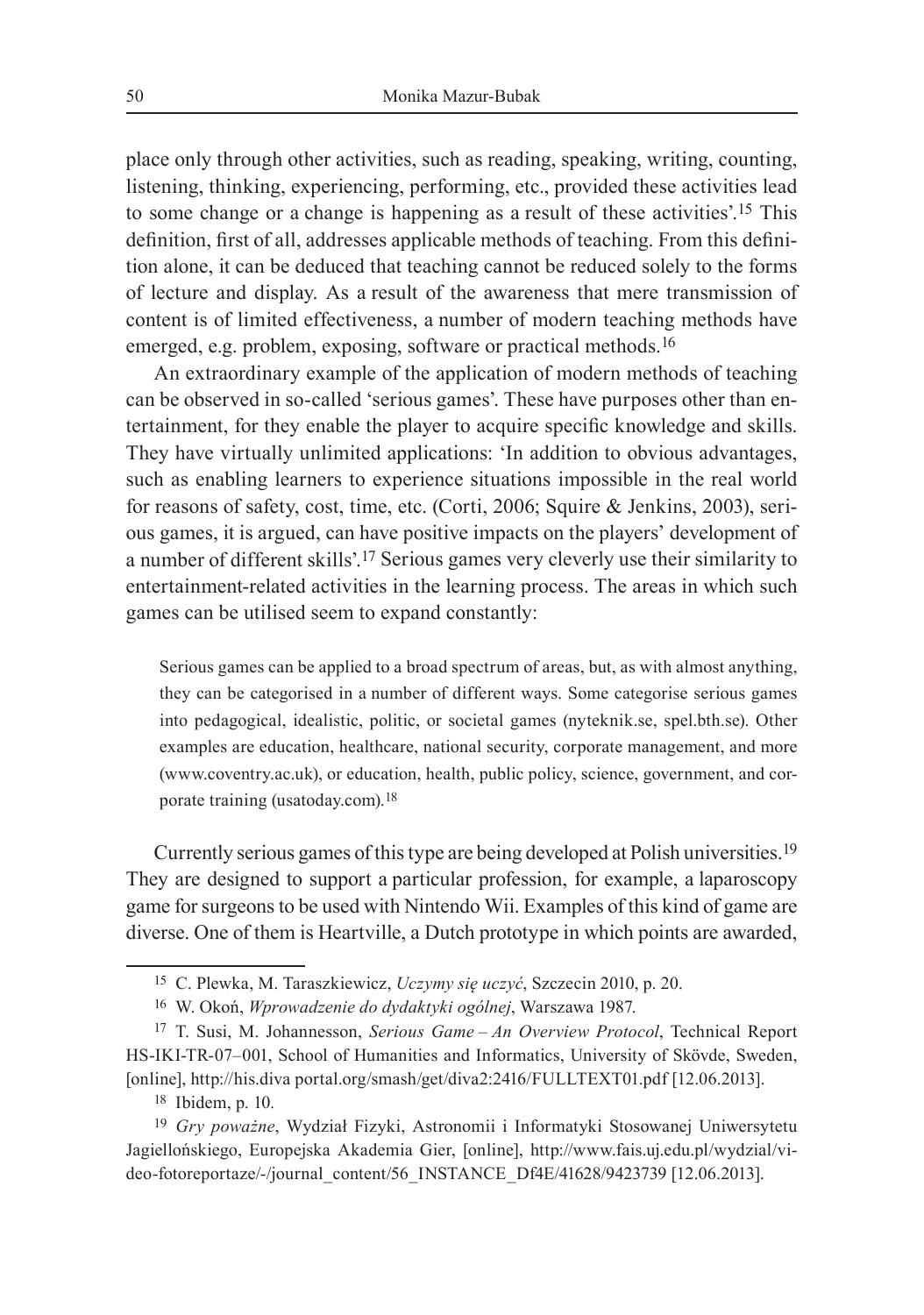for example, for a 20-minute walk in fresh air. The player can later replace these points with e-points that are used to build an interactive village. The more real-life achievements of this type, the easier it becomes to build a village in an interactive world. The game was tested by psychiatric patients at GGZ Centraal in Amersfoort. Another game of this type is Playmancer, which is being tested by the Bellvitge University Hospital in Barcelona. The player moves on a treadmill in front of the screen the state of her emotions is controlled through observation of her facial expressions. When the patient begins to exhibit negative emotions, the game becomes more difficult; when, on the other hand, she expresses positive emotions, the game becomes easier. With this mechanism, the player develops an extremely valuable awareness of her own emotional states and, what is more, learns to control them.

Another example is the Microsoft Kinect sensor, which enables the user to monitor the position of his body and control the game with his movements. Additionally, a recently produced game called EA Sports Active 2 uses a headband with sensors which, apart from monitoring the movements of the body, can also monitor the player's heart rate, using an index displayed on the screen. Currently in Poland, on the initiative of a private foundation, all children's oncology wards are to be supplied with xbox devices with the Kinect console. In this project, it is assumed that, thanks to the opportunity to operate interactive equipment, the mental state of the young patients will improve. One of the games dedicated to people with cancer is Re‑Mission, in which the participants play characters located in a diseased human body. The game is meant to relax and de-stress patients, to provide them with information about the disease, and finally to enable them to gain a feeling of greater control over their bodies.20

One of the most interesting projects using a device detecting the flow of brainwaves is Mindflex. To play the game, the player is equipped with a small electroencephalograph that reads the flow of electricity in his brain, according to which windmills placed on a special board begin to move, which in turn activates a flow of air that lifts a small ball. The game consists in 'carrying' the ball in the right way. There is also a version for two players, where the aim is to push the ball onto the other player's field. Everything is operated solely via brain waves.

A mechanism similar to that used in Mindflex can be found in a therapeutic method called biofeedback. As the name implies, it consists, in very general terms, of providing the patient with feedback on the physical state of a particular area of her body, thus enabling her to consciously regulate these states. Can this type of research and therapy be used to improve the learning and working processes of a healthy human being?

<sup>20</sup> P. Ślusarski, *Graj na zdrowie*, "Fokus" 2013, No 1/208, pp. 84‒86.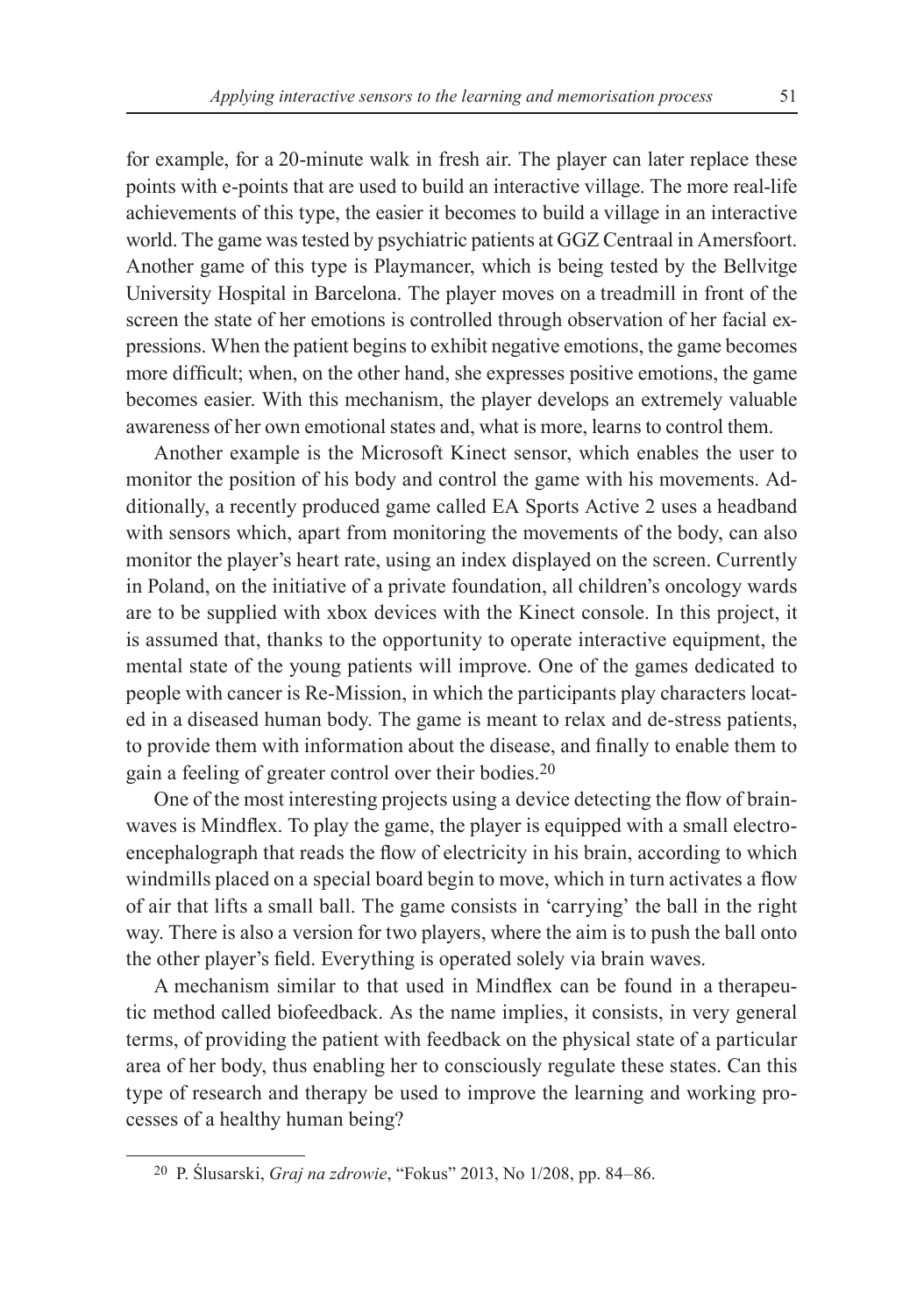## The advantages of applying interactive motion sensors in the learning process

There are numerous theories according to which one can point out two levels of communication in the learning process, one based on verbal, the other on non‑verbal content.

From the point of view of the effectiveness of interactions in the teaching-learning process, the most important is content, but it is non‑verbal signals which focus and maintain the attention on it […] The effectiveness of knowledge of the surrounding reality is determined by the attention processes. Psychologists agree that the condition of learning (remembering‑coding) any information (knowledge and skills) is to focus and maintain attention on the stimuli which are their carriers.<sup>21</sup>

Maintaining listeners' attention is a major problem faced by educators and teachers. Research presented by R. H. Mills shows that students' interest during a lecture or presentation in which the audience is passive reaches its highest level in the fifth minute, whereas after fifteen minutes the value of attention falls to a very low point.22 The fact that these studies were carried out in the 1970s suggests that the current degree of attention maintained by a potential audience is even worse. The matter is further complicated by the fact that currently one is bombarded with information and is used to giving it only cursory glances. This is suggested by (among others) Tomasz Goban-Klas and Piotr Sienkiewicz:

Contemporary societies get not only more information, but also more junk information, and more and more people are unable to adapt well to the rapid changes in the social environment. This aspect drew the attention of Manuel Castells, who created the theory of the divided *informational city*, where, along with the global economy and the saturation of information, disadvantaged groups remain and grow – groups of social and not only informational outcasts 23

In a similar vein, the plight of the modern big-city inhabitant is described by G. Simmel:

<sup>21</sup> *Przekaz pozawerbalny w systemie kształcenia zdalnego*, ed. J. Jędryczkowski, Uniwersytet Zielonogórski, [online], http://www.uz.zgora.pl/~jjedrycz/publikacje/027/Miedzyzdroje%202007\_Przekaz%20pozawerbalny.pdf [13.09.2014].

<sup>22</sup> W.H. Mills, *Techniques of technical training*, Macmillan, London 1977.

<sup>23</sup> T. Goban‑Klas, P. Sienkiewicz, *Społeczeństwo informacyjne: szanse, zagrożenia, wy‑ zwania*, Kraków 1999, p. 57.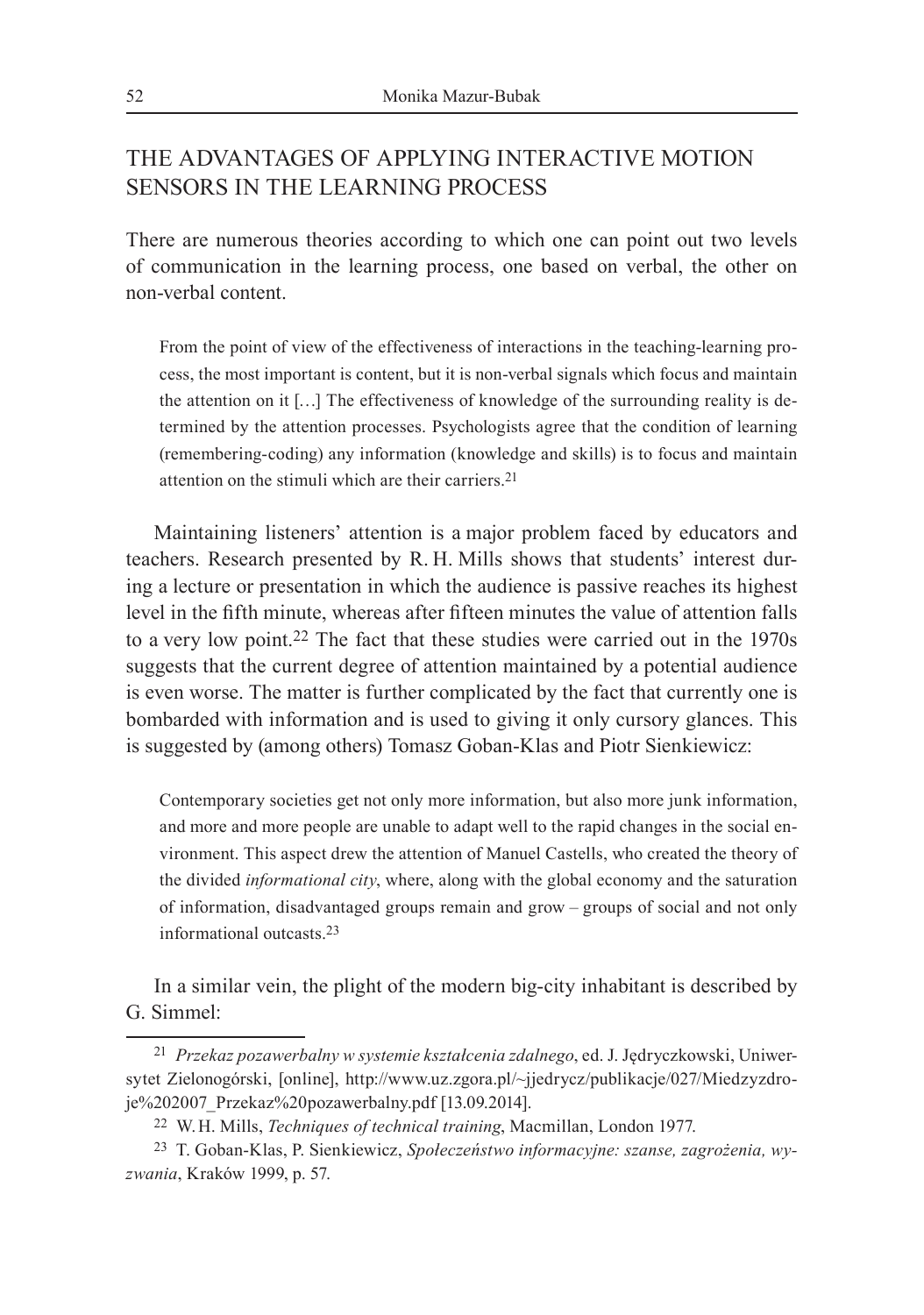The psychological background for metropolitan individuality is the intensity of nerve stimulation resulting from the rapid, continuous changes of external and internal sensations. A human is a being keenly aware of differences; his consciousness captures the differences between the present and previous sensations. Repeated experiences, differing slightly from each other, and their subsequent recurrences, to a rhythm known by heart, wear less, if I may say so, on consciousness than the congestion of rapidly changing images, the discontinuity and diversity of sensations all bombarding one's mind at the same time, and unexpected experiences.24

The author suggests that these psychological conditions are specific to large cities. Therefore he not only draws the specific profile of a typical inhabitant of a big city, but also correctly reads trends that shape the whole of society. This analysis of contemporaneity suggests that people spend huge amounts of energy on classifying and rejecting mostly useless information.

In the face of these considerations, it seems reasonable to apply educational tools which will follow the current state of knowledge in neurobiology, i.e. on the beneficial effects of physical activity on brain function (recent studies demonstrating that appropriate exercise can help to prevent the development of Alzheimer's disease are also important), and current teaching methods (especially the flexible learning method).

Based on CBOS (Public Opinion Research Centre) data,<sup>25</sup> according to which Poles spend more and more time in virtual reality or using mobile devices, it can be concluded that currently the most attractive way to acquire knowledge and develop skills is with the use of mobile devices. In a report dated June 2014, 65% of respondents confirmed that they used the Internet at least once a week; this percentage has increased since 2010 by three points. Undoubtedly, mobile devices have become an important part of the average person's life. Using them, people accomplish more and more daily tasks. Moreover, their use is related to a variety of amenities and is regarded as a specific form of entertainment.

The ideal solution to didactic problems would be a method that activates different types of human memory, both verbal and non‑verbal. It must be characterised by a multifaceted approach enabling the recipient to maintain her attention, but at the same time must be a form of entertainment, education and relaxation. All of these guidelines can be fulfilled thanks to the results of studies on the positive impact physical exercise has on intellectual capabilities.

<sup>24</sup> G. Simmel, *Mentalność mieszkańców wielkich miast*, [online], http://www.wh.agh.edu. pl/other/materialy/70\_2009\_10\_09\_09\_10\_10\_Simmel.pdf [11.10.2014].

<sup>25</sup> CBOS No 82/2014, *Komunikat z badań a. Internauci 2014*, Warszawa 2014.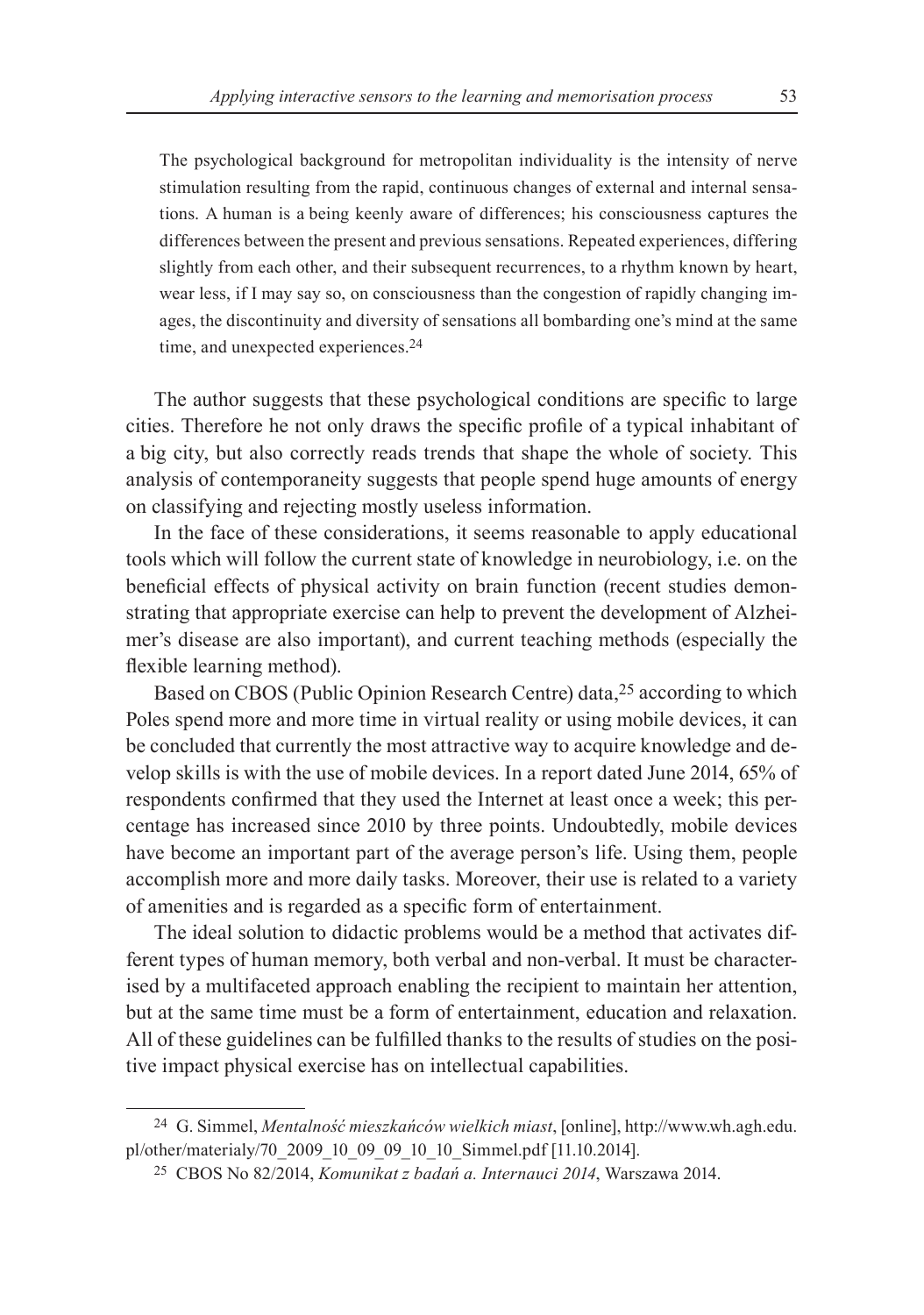This method, which will enjoy the advantages of a game, while enabling the achievement of impressive results, can be based chiefly on the use of interactive sensors designed for virtual games in the learning process. This approach is consistent with the assumptions of flexible learning,<sup>26</sup> because in addition to the assigned tasks, which will require certain movements, the user can receive information not only in a explanatory form, but concurrently, through the collaborating and demonstrating methods. The possibilities appear to be almost endless. As well, this kind of knowledge transfer seems to be the most appropriate for the modern student, because it is based on rules characteristic of computer games.

During the task‑game performance, both hands can be used. Their coordination will depend on both aural and visual stimuli. Thanks to this, different parts of the brain, located both in the left and in right cerebral hemispheres, will be activated. It is worth noting at this point that 90% of people appear to have a dominant left cerebral hemisphere. The remaining 7.5% have a dominant right cerebral hemisphere, while in 2.5% both hemispheres are equally active. Movement and speech are located in the left cerebral hemisphere, but these functions are separate, and in some people the motor area is situated in the right hemisphere. The left hemisphere is the home of analytical functions (sensitive to sequential analysis), while the right is holistic (dealing better with shapes and spatial relations). The right hemisphere is responsible for the perception of music; the left, for the perception of words. Therefore, the simple difficulty of matching an auditory stimulus to a specific task and motor response will foster the simultaneous stimulation of both cerebral hemispheres, which in turn will result in strengthening the connections between them. Regular exercise will most likely help to increase hippocampal volume, a conclusion suggested by the Water Maze Trap<sup>27</sup> test results.

At the same time, the focus on motor coordination will require the participant to achieve a certain state of concentration, which then can be used to 'smuggle' the content to be memorised. This method is obviously limited by the availability of appropriate game‑exercises. Therefore, it is crucial to invest in the implementation of such projects.28

<sup>26</sup> B. Collis, J. Moonen, *Flexible Learning in a Digital World: Experiences and Expecta‑ tions*, Psychology Press, New York 2001.

<sup>27</sup> E.K. Morris, op. cit.

<sup>28</sup> When exercising with the *Microsoft Kinect* controller, the availibility of free non‑commercial version of SDK software will be of great help, because it enables use of the sensor in the Windows 7 environment, without connecting the xbox console.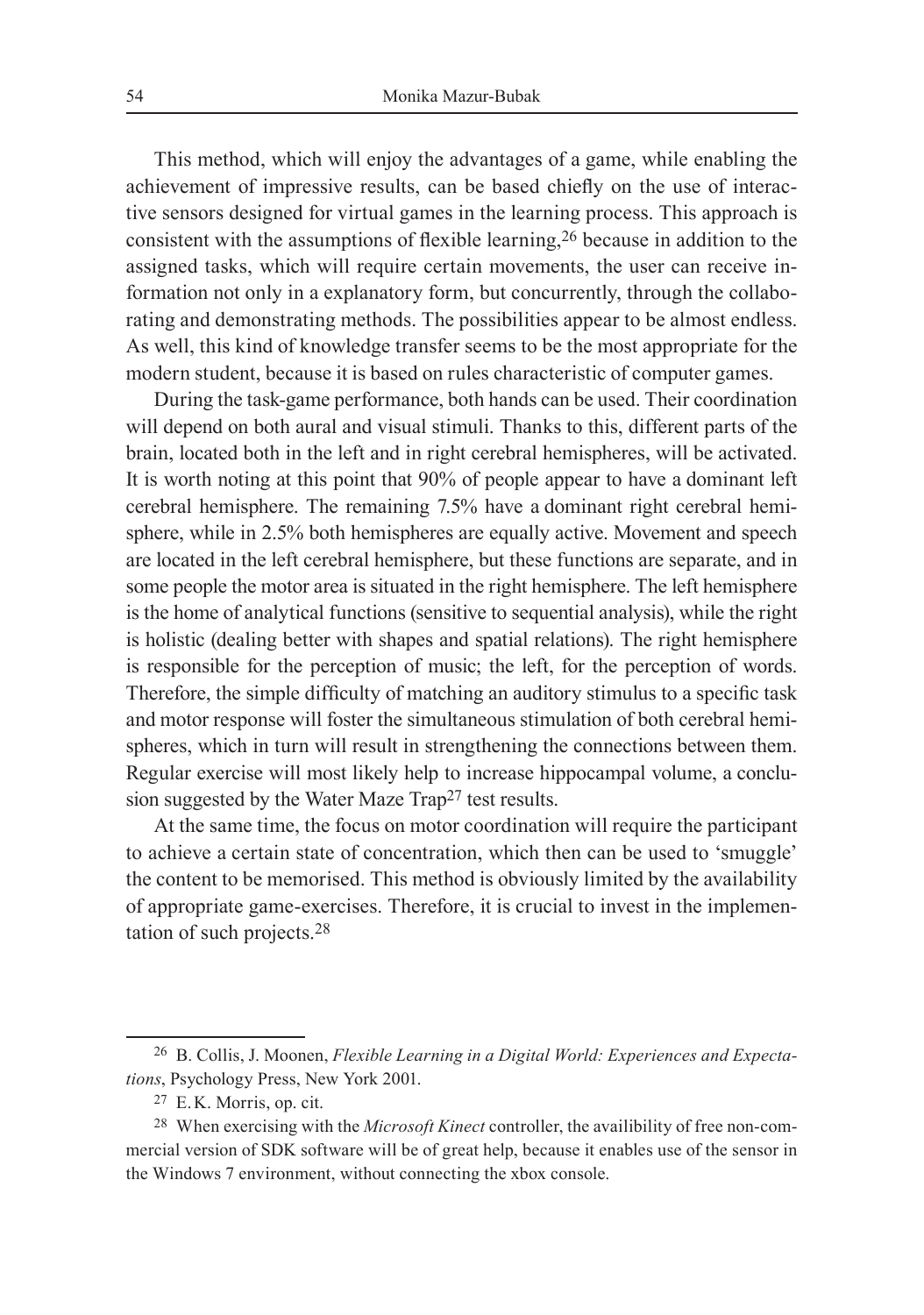### **SUMMARY**

A postulated solution to the problem of the low efficiency of traditional teaching methods is to combine these methods with those based on the application of interactive sensors (used for computer games) which require bodily movement. Various centres in the brain will be stimulated thereby. The effectiveness of this approach is confirmed by the results of research on sensory integration, which indicates the need to combine different stimuli in the process of development and learning. As suggested by V. F. Maas, sensory integration is one of the most effective ways to improve our intellectual capacity:

[...] if we want to improve our abilities we take, for example, additional music or gymnastics lessons. The role of sensory integration therapy is the basis of the basic functioning of the sensory systems. Integration improves the functioning of the higher cortical centres through removing blockages disrupting their normal operation. SI does not teach specific abilities, but only makes learning easier.29

The exercise-game method demonstrates its vast range of use. An educational game project using interactive game controllers can be implemented at all levels of education, because the method itself requires no restrictions on specific knowledge or skills (the game should be intuitive and user‑friendly). Enhancing knowledge with simultaneous physical stimulation will enable the achievement of better results than those attained through the application of explanatory methods only. The results of serious game users seem to confirm that. The dexterity of teenage players may exceed that of practicing surgeons. Research carried out by the medical department of the University of Texas showed that within three tested groups – practicing surgeons, university students and high school students – the best results in performing surgery in a virtual game were achieved by high school students.3031 These studies demonstrate that games may have unusual applications and show that they certainly constitute a path leading to the acquisition of important and useful skills.

Undertaking the creation of a new game which will support human cognitive abilities and at the same time serve as an interesting entertainment will raise a point in the current discussion on the need to adapt teaching methods to research results in the fields of neuroscience and cognitive science.

<sup>29</sup> V.F. Maas, *Uczenie się przez zmysły. Wprowadzenie do teorii integracji sensorycznej*, Warszawa 1998, pp. 40.

<sup>30</sup> *Young Gamers Offer Insight to Teaching New Physicians Robotic Surgery*, The UTMB Newsroom, published 16 December 2012, [online], http://www.utmb.edu/newsroom/article8061.aspx [12.06.2013].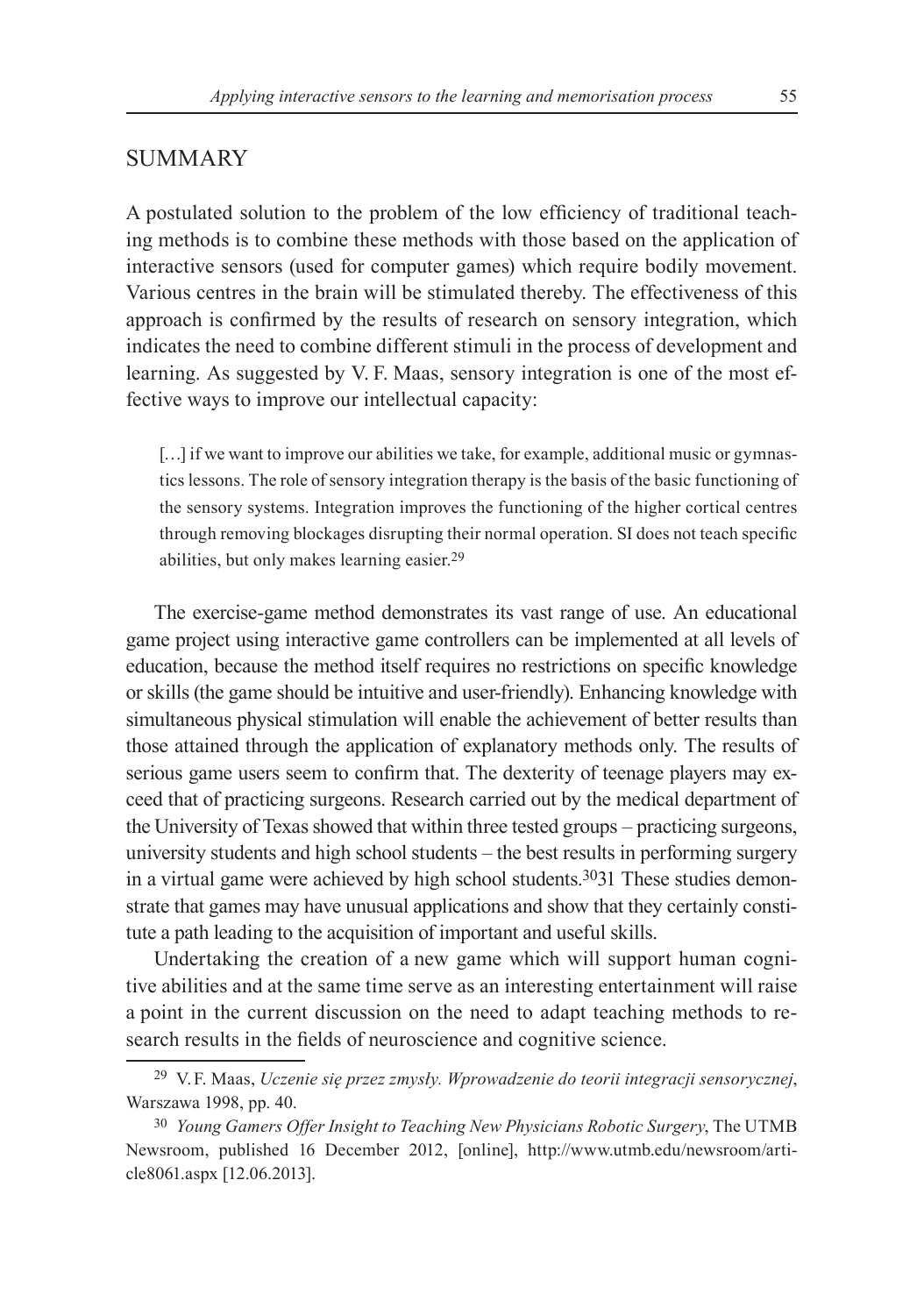#### **REFERENCES**

- 1. Bomba R., *Gry komputerowe w perspektywie antropologii codzienności*, Wydawnictwo Adam Marszałek, Toruń 2014.
- 2. Collis B., Moonen J., *Flexible Learning in a Digital World: Experiences and Expecta‑ tions*, Psychology Press, New York 2001.
- 3. CBOS No 82/2014, *Komunikat z badań CBOS. Internauci 2014*, Warszawa 2014.
- 4. Dennison P., *Kinezjologia edukacyjna dla dzieci: podstawowy podręcznik kinezjologii edukacyjnej dla rodziców i nauczycieli*, Międzynarodowy Instytut Neurokinezjologii, Warszawa 2003.
- 5. Goban‑Klas T., Sienkiewicz P., *Społeczeństwo informacyjne: szanse, zagrożenia, wyzwa‑ nia*, Fundacja Postęp Telekomunikacji, Kraków 1999.
- 6. Jędryczkowski J., *Przekaz pozawerbalny w systemie kształcenia zdalnego*, Uniwersytet Zielonogórski, [online], http://www.uz.zgora.pl/~jjedrycz/publikacje/027/Miedzyzdroje%202007\_Przekaz%20pozawerbalny.pdf [13.09.2014].
- 7. Konorski J., *Organization of conditioned reflexes*, after M. Kossut, *Synapsy i plastycz‑ ność mózgu*, [online], http://fundacjarozwojunauki.pl/res/Tom1/Nauka%20swiatowa%20 i%20polska[1].Rozdzial%2009.pdf [13.09.2014].
- 8. Longstaff A., *Krótkie wykłady. Neurobiologia*, PWN, Warszawa 2002.
- 9. Maas V. F., *Uczenie się przez zmysły. Wprowadzenie do teorii integracji sensorycznej*, Wydawnictwo Szkolne i Pedagogiczne Spółka Akcyjna, Warszawa 1998.
- 10. Mills W. H., *Techniques of technical training*, Macmillan, London 1977.
- 11. Morris E. K., *Comments on Cognitive Science in the Experimental Analysis of Behaviour*, "The Behaviour Analyst" 1982, No 2 (Fall), pp. 109–25, [online], http://www.ncbi.nlm. nih.gov/pmc/articles/PMC2742049/pdf/behavan00071–0005.pdf [12.06.2013].
- 12. Nawrocka H., *Plastyczność mózgu a konezjologia edukacyjna*, [online], http://nawrocka. com.pl/files/kinezjologia.pdf [15.05.2014].
- 13. Okoń W., *Wprowadzenie do dydaktyki ogólnej*, PWN, Warszawa 1987.
- 14. Pascual-Leone A., *Characterizing Brain Cortical Plasticity and Network Dynamics Across the Age‑Span in Health and Disease with TMS‑EEG and TMS‑fMR*, Special Issue: *Brain Imaging across the Lifespan*, Springer 2011, p. 302, [online], http://www.tmslab. org/publications/386.pdf [10.06.2013].
- 15. Plewka C., Taraszkiewicz M., *Uczymy się uczyć*, Towarzystwo Wiedzy Powszechnej Oddział Regionalny w Szczecinie, Szczecin 2010.
- 16. Ramachandran V. S., *Touching the phantom*, "Nature" 1995.
- 17. Rymarczyk K., *Plastyczność mózgu*, [in:] *Neurobiologiczne podstawy integracji senso‑ rycznej – ujęcie interdyscyplinarne*, ed. M. Wiśniewska, Impuls, Kraków 2010.
- 18. Simmel G., *Mentalność mieszkańców wielkich miast*, [online], http://www.wh.agh.edu.pl/ other/materialy/70\_2009\_10\_09\_09\_10\_10\_Simmel.pdf [11.10.2014].
- 19. Susi T., Johannesson M., *Serious Game – An Overview Protocol*, Technical Report HS‑IKI‑TR‑07–001, School of Humanities and Informatics, University of Skövde, Sweden, [online], http://his.diva portal.org/smash/get/diva2:2416/FULLTEXT01.pdf [12.06.2013].
- 20. Ślusarski P., *Graj na zdrowie*, "Focus" 2013, No 1/208.